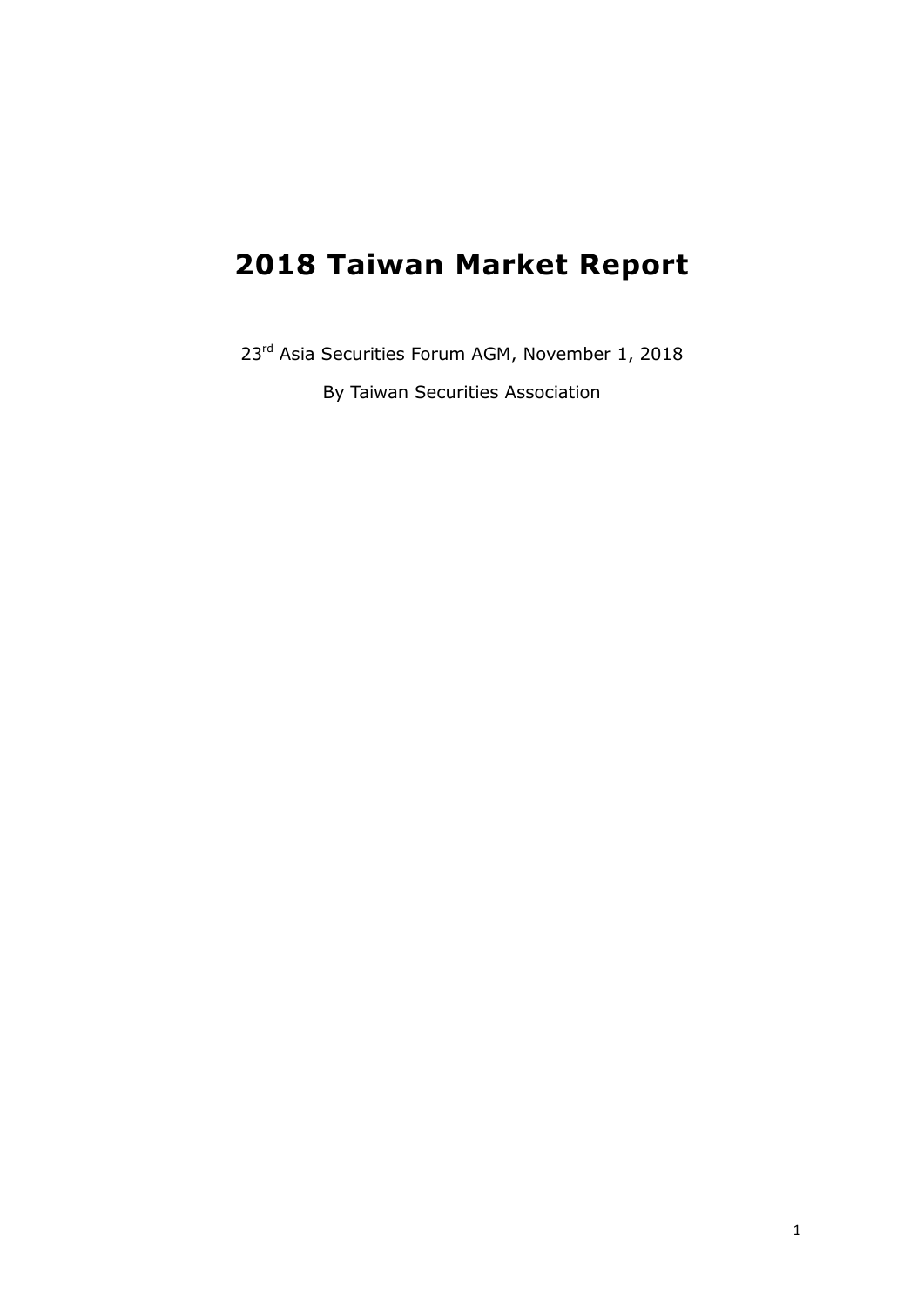# **A.Taiwan's Economic Situation and Outlook**

Taiwan's economy kept on-year growth in the second quarter after first quarter's increase, as the expansion in exports continues. The annual real GDP growth rate was 3.30% in the second quarter of 2018. In the first half of the year, Taiwan's exports and imports increased by 10.9% and 10.8% year on year, while export orders were up 6.6% year on year. The industrial production showed an expansion of 4.6% in the first half of the year. The consumer price index (CPI) annual growth rate increased by 1.60% in the first half and the unemployment rate declined from 3.75% of 2017 to 3.66% in the first half. On the financial side, Monetary Aggregate (M2) increased by 3.70% in the first half of the year, while the stock price index averaged 10,883 points.

In June 2018, the overall monitoring indicator flashed a "yellow-blue," and the trend-adjusted leading index decreased by 0.34%, while the trend-adjusted coincident index decreased by 0.43% on the previous month.

To respond to Taiwan's low birth rate and ensure that the nation has the professional talent and workforce to meet the needs of ongoing industrial development, the Cabinet announced in May 2018 major elements of a proposed new economy immigration bill, which aims for the active recruitment and retention of the talent and labor necessary to carry forward continued national development. In addition, the government will continue to implement deregulation work, and to provide industries with steady supplies of land, water, electricity, manpower and professional talent. These initiatives will help to strengthen investment growth momentum and to build long-term economic growth, thereby improving wages and the economic wellbeing for the people of Taiwan.

|                                      | <b>Historical Data</b> |         |        |        | Data for Recent Months |        |        |             |
|--------------------------------------|------------------------|---------|--------|--------|------------------------|--------|--------|-------------|
|                                      | 2014                   | 2015    | 2016   | 2017   | Apr.                   | May    | June   | Jan. - June |
| % Change over previous year.         |                        |         |        |        |                        |        |        |             |
| <b>GDP</b>                           | 4.02                   | 0.81    | 1.41   | 2.89   |                        |        | 3.30   | 3.20        |
| <b>CPI</b>                           | 1.20                   | $-0.30$ | 1.39   | 0.62   | 2.00                   | 1.64   | 1.31   | 1.60        |
| Exports                              | 2.8                    | $-10.9$ | $-1.8$ | 13.2   | 10.0                   | 14.2   | 9.4    | 10.9        |
| Imports                              | 1.4                    | $-15.8$ | $-2.8$ | 12.4   | 4.9                    | 12.0   | 15.4   | 10.8        |
| Export orders                        | 6.7                    | $-4.4$  | $-1.6$ | 10.9   | 9.8                    | 11.7   | $-0.1$ | 6.6         |
| Industrial Production Index          | 6.4                    | $-1.3$  | 2.0    | 5.0    | 8.8                    | 7.1    | 0.4    | 4.6         |
| Monetary Aggregate (M2) <sup>b</sup> | 5.66                   | 6.34    | 4.51   | 3.75   | 3.59                   | 3.73   | 4.10   | 3.70        |
| Unemployment rate (%)                | 3.96                   | 3.78    | 3.92   | 3.76   | 3.64                   | 3.63   | 3.70   | 3.66        |
| TWSE Stock Index <sup>c</sup>        | 8,992                  | 8.959   | 8,763  | 10,208 | 10,796                 | 10,818 | 10,987 | 10,883      |

Note: <sup>a</sup> 2018 Q1 Preliminary Estimation.// b Daily Average // <sup>c</sup> Monthly Average TAIEX

Sources: The Central Bank of China (CBC), Financial Supervisory Commission (FSC), Directorate-General of Budget, Accounting and Statistics (DGBAS).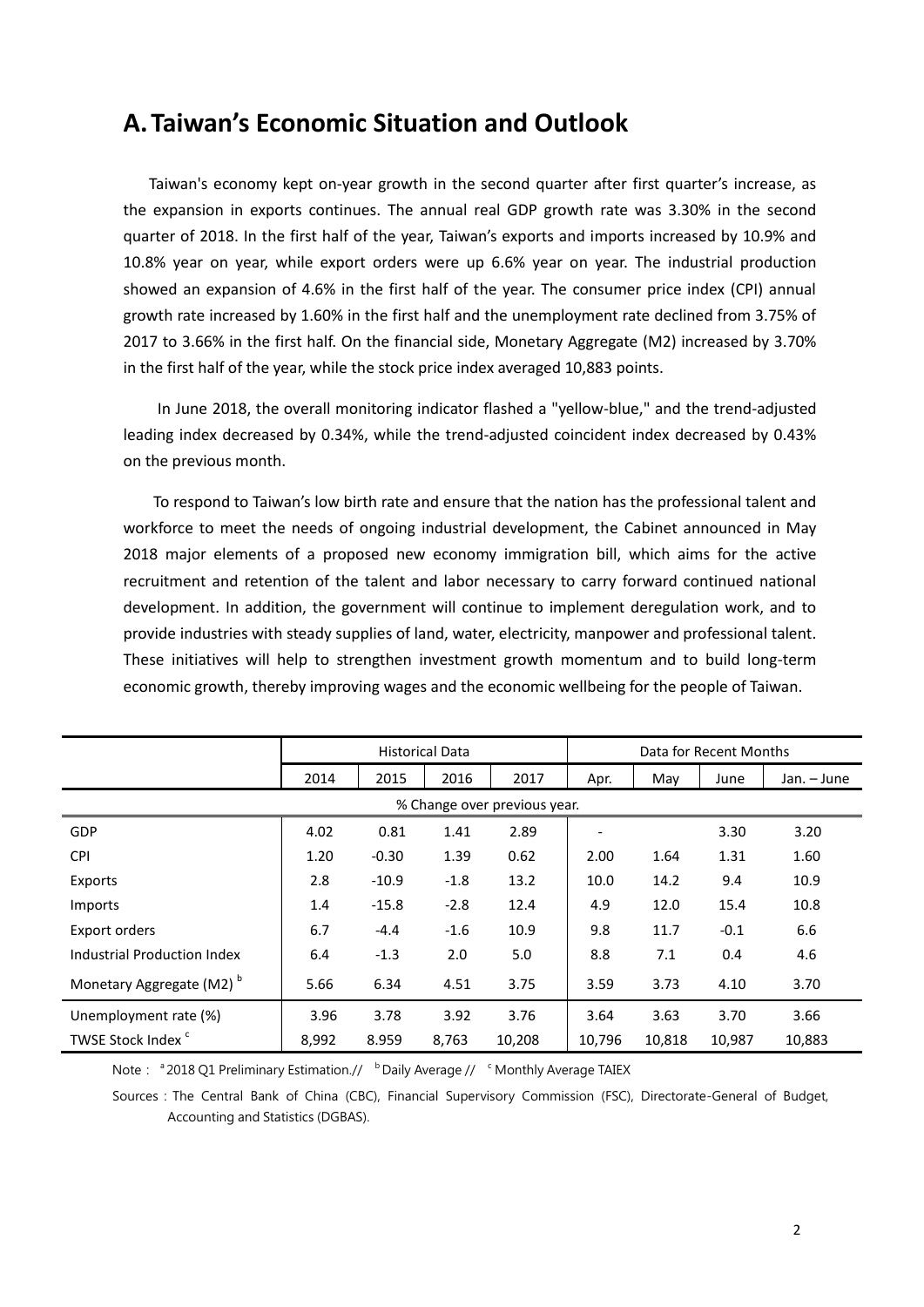#### **1. Foreign Trade Continues to Increase**

Total exports increased by 1.9% year on year in August 2018, mainly due to a stable global economy and rising prices of international crude oil. In the first eight months of this year, Taiwan's exports rose by 8.9% from a year earlier.

Imports increased by 7.9% in August over the previous year, driven by the demand for investment in the semiconductor industry and rising prices of crude oil. The annual change rate of January-August was 11.7%.



### **2. Industrial Production Remains its Solid Growth Path**

The Industrial Production Index (IPI) posted an annual increase of 4.43% in July 2018. For the first seven months of 2018, the IPI increased 4.58% over the same period of the previous year.

Manufacturing output rose by 5.01% year on year in July. The increase was largely supported by new smart phone launches and application of emerging technology.

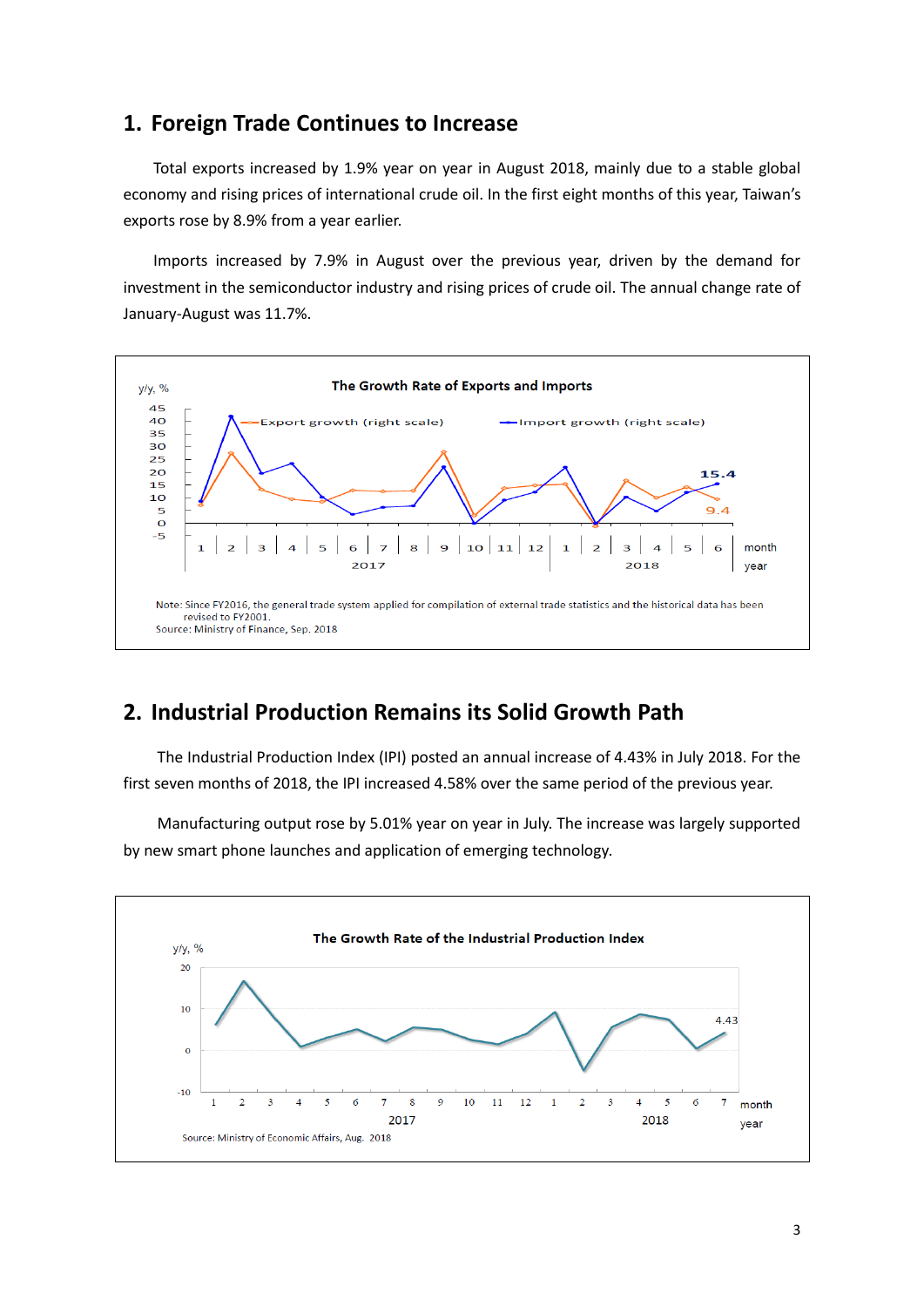### **3. Retail Trade Shows Steady Growth**

Retail trade increased by 3.19% year on year, with rising demand of pre-ordered in Moon Festival and Ghost Festival, and increased purchases of fuel products and electronic products.

Food and beverage services grew by 3.53% year on year, benefited from the increase of dining out during the world football match season and the rising demand for cold beverages during summer.



### **4. Labor Market Stays Healthy**

The unemployment rate rose by 0.11 percentage points to 3.81% in July 2018, compared with the previous month. After seasonal adjustment, unemployment rose by 0.01 percentage points to 3.69%.

Labor force participation rate was 59.09% in July, up by 0.17% from the previous month. Over the last 12 months, the rate increased by 0.18 percentage points.

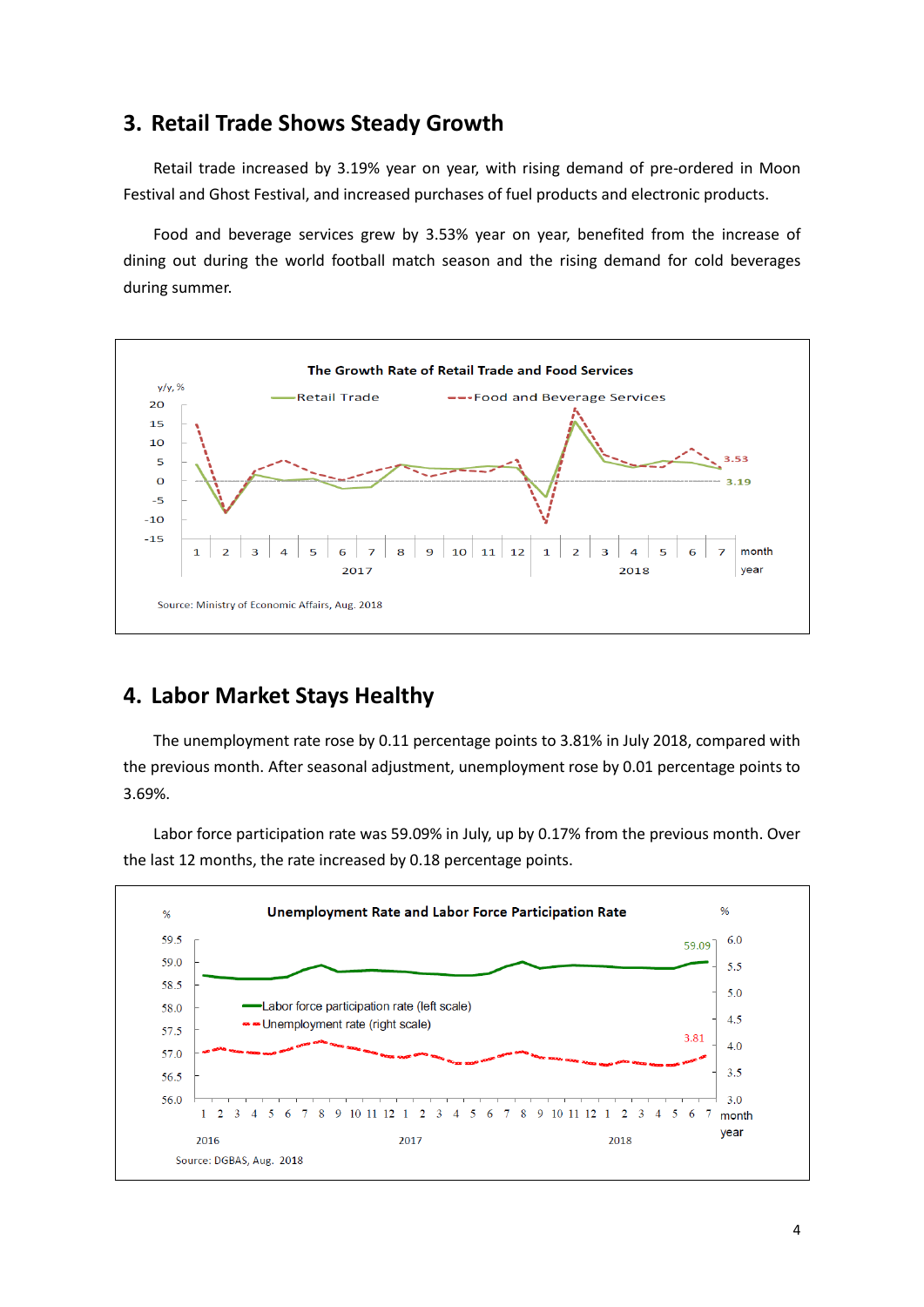#### **5. Consumer Prices Remain Stable**

In August 2018, the CPI increased by 1.53% year on year, mainly reflecting oil prices hike and the increase of cigarette tax.

The WPI increased by 6.83% year on year, mainly because the prices of quarrying and mining products increased by 40.54%, and those of the petroleum and coal products increased by 35.05%.



### **6. Monitoring Indicators Flash "Green" Signal**

In July 2018, the trend-adjusted leading index stood at 101.81, up by 0.13% from last month, while the trend-adjusted coincident index stood at 99.65, down by 0.47% from last month.

**Trend-adjusted Leading and Coincident Indexes Monitoring Indicators**  $104$ **Trend-adjusted Leading Index** 29 2018  $101.$ g<br>Total Scores 100 2018 99.65 **Trend-adjusted Coincident Index** 96 10  $12$  $\mathbf{1}$  $\overline{4}$ 7 10  $\mathbf{1}$  $\overline{4}$  $\overline{10}$ 11 2017 2018 2016  $201'$ 2018  $ng(45-38)$  Tran  $\text{ional}(37-32)$   $\qquad$  stable(31-23)  $\qquad$  Transitional(22-17) Note: The checkpoints of each component of monitoring indicators have been changed since July 2018, due to regular review and revision every five years, but the component items remain the same. As for leading indicators, there have been some changes of the components, such as "diffusi Index of export orders" substituting for "Index of export orders". Please find the link below for more detail: Content.aspx?n=4061A3F0B105B5AE&sms=E39F6CCF42B6E423&s=D1D76F75B2FF19C5 https://www.ndc.gov.tw/en/News Source: NDC, Aug. 2018

The overall monitoring indicator flashed the "green" signal. The total score was 27.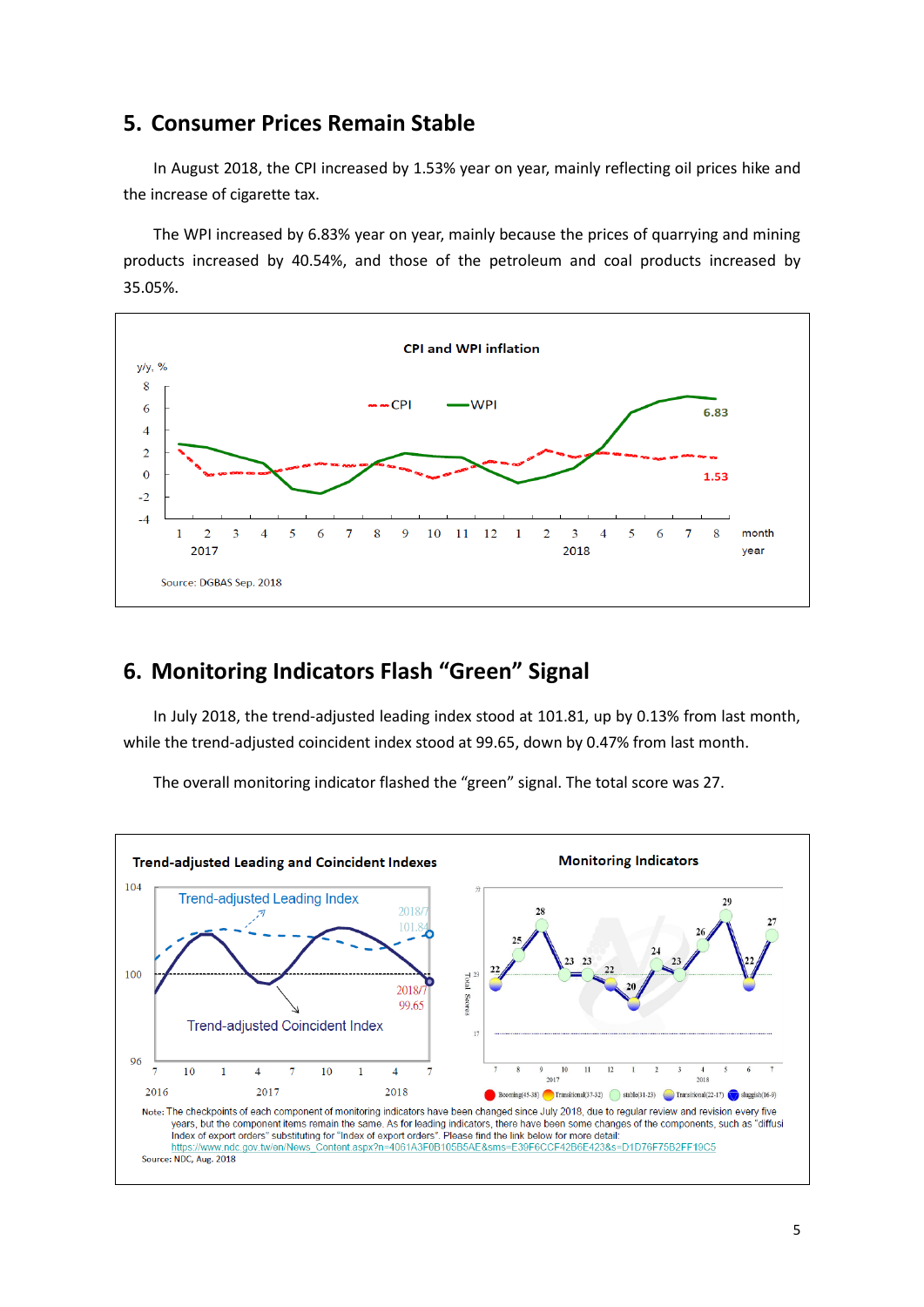# **B. Taiwan Securities Market Performance Is Improving**

# **I. Equity Market Performance**

| (Taiwan Stock Exchange)              | 2015   | 2016   | 2017   | 2018<br>$(1-8)$ |
|--------------------------------------|--------|--------|--------|-----------------|
| TAIEX Index (point)                  | 8,338  | 9,253  | 10,642 | 11,063          |
| Market Capitalization (NT\$ Billion) | 24,504 | 27,248 | 31,832 | 33,241          |
| Market Capitalization to GDP (%)     | 146.11 | 158.86 | 182.62 | 186.07          |
| P/E Ratio                            | 13.46  | 16.51  | 15.66  | 14.59           |
| Average Dividend Yield (%)           | 4.60   | 4.35   | 3.95   | 4.20            |
| Total Trading Value (NT\$ Billion)   | 22,505 | 18,915 | 25,799 | 22,517          |
| Daily Trading Value (NT\$ Billion)   | 92.23  | 77.52  | 104.87 | 138.14          |
| Turnover Ratio (%)                   | 77.55  | 64.60  | 78.41  | 63.58           |

# **Trading Value Percentage by Investors**

|                        | 2015  | 2016  | 2017  | $2018(1-8)$ |
|------------------------|-------|-------|-------|-------------|
| Domestic Individual    | 52.3% | 52.0% | 59.4% | 60.5%       |
| Foreign Institutional  | 28.4% | 30.4% | 25.9% | 25.2%       |
| Domestic Institutional | 18.3% | 17.6% | 14.7% | 14.3%       |

### **1. The Taiwan Stock Exchange Weighted Stock Index (TAIEX)**

Since April 2017, the TAIEX has climbed to over 10,000, and stayed for more than 17 months. The index was up to 11,063 in August 2018. This is a milestone to Taiwan, as it is a relative high point over the past ten year, ever since the 2008 economic downturn at 4,591, a historical high ever seen back in 2000.

### **2. Market Capitalization**

The total market capitalization of TWSE-listed stocks amounted to NT\$33.24 trillion as of August 2018, growing by 4.42% this year.

### **3. Market Capitalization to GDP**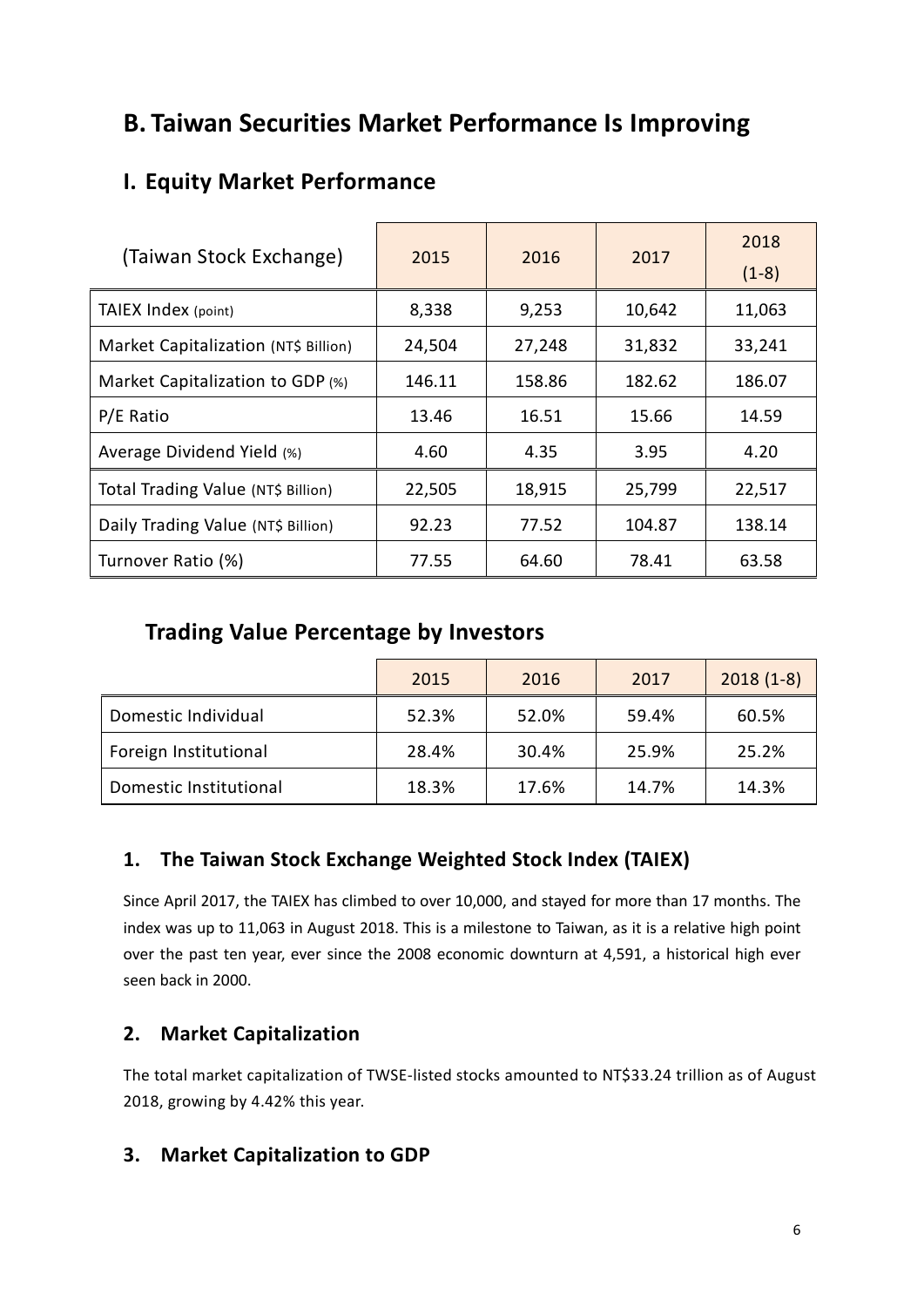Market value to GDP ratio reached 182.62 in 2017, up 15% from that in 2016 (158.86), showing the stock market was thriving and prosperous in support of the real economy.

### **4. P/E Ratio**

In 2017, TWSE stocks traded at a price-to-earnings ratio of 15.66. In August 2018, price-to-earnings ratio has stayed at 14.59, which is considered globally competitive.

### **5. Dividend Yield**

The average dividend yield of total TWSE-listed companies was 4.20% in August 2018, compared to 3.95% in 2017. The dividend yield was higher than the rate of return on bank deposits and exceeded levels attained in other major markets. The average dividend yield of TWSE stocks from 2012 to 2017 averaged at 3.98%.

### **6. Total Trading Value**

The aggregated trading value from January to August this year has reached NT\$22.52 trillion, up 27% year on year. It is expected to exceed NT\$32 trillion by the end of this year, with a 25% increase to 2017.

### **7. Daily Trading Value**

The average daily trading value in 2016 dropped to the 5-year low at NT\$77.52 billion; however, it bounced back by 35% to NT\$104.87 billion in 2017. The figure reached another high, 138.14 billion, in August 2018, indicating that the stimulus plans promoted by Taiwan's regulators and related securities agencies over the past year have successfully regained investors' confidence.

### **8. Turnover Ratio**

From January to August this year, TWSE's turnover ratio reached 63.58%, and it is estimated to reach 90.17% by the end of this year, growing by 15% than last year.

### **9. Trading Value Percentage by Investors**

As of August, 2018, the percentage of domestic individual investors has exceeded 60.5%, 1.1% increase compared to last year. This indicates that more and more domestic retail investors have regained their confidence on Taiwan's equity market. This phenomenon may be attributed to the boom of day trading, which is up to 33.1% of daily trading value, attracting more domestic individual investors.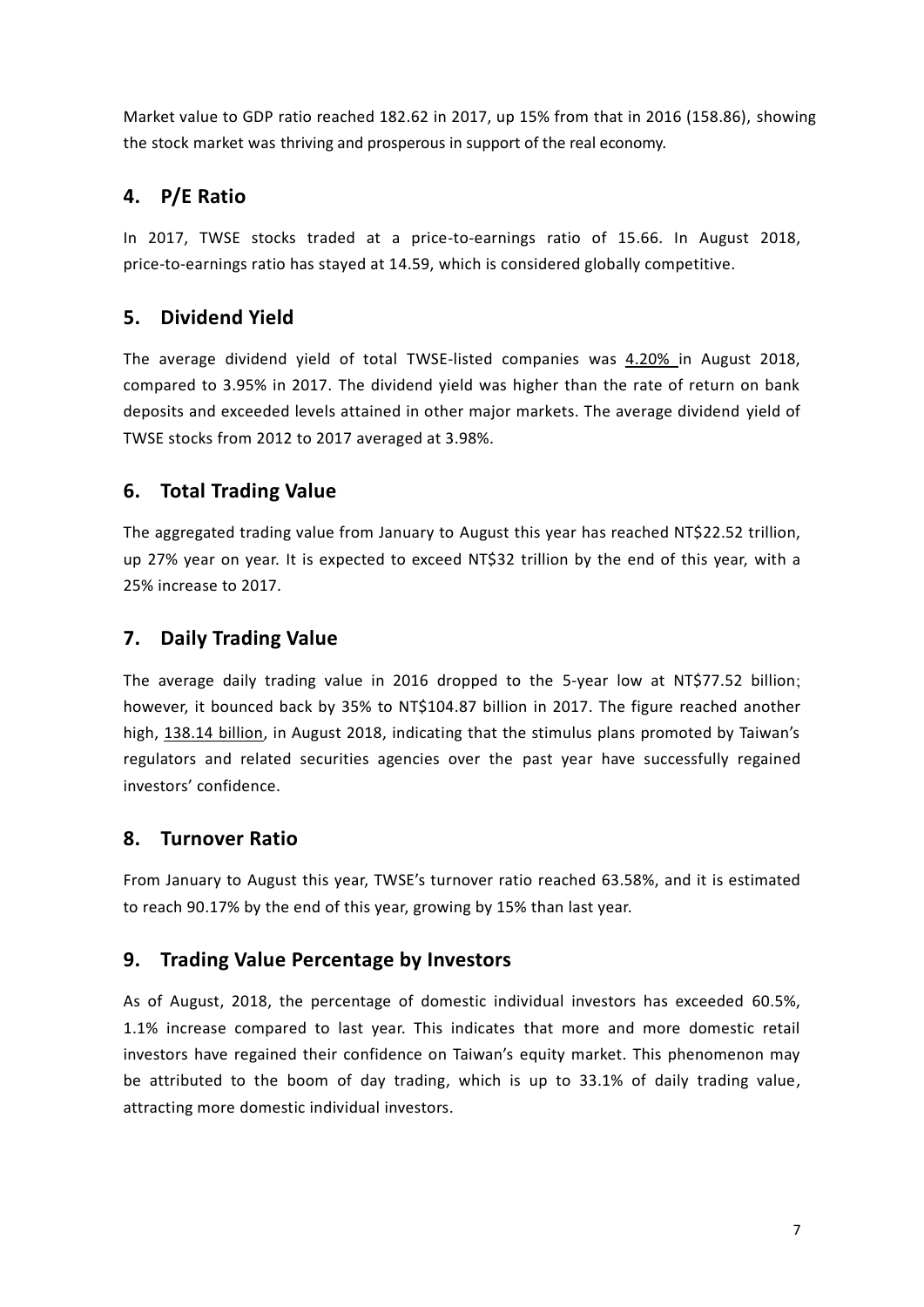# **II. Bond Market Performance**

### **1. Bond Issuance Is Up**

| (Outstanding NT\$ Billion) |  |
|----------------------------|--|
|                            |  |

| Bond type                     | 2015     | 2016     | 2017     | 2018<br>$(1-8)$ | <b>Estimated 2018</b><br>(vs. 2017) |
|-------------------------------|----------|----------|----------|-----------------|-------------------------------------|
| Government Bond               | 5,569.37 | 5,605.33 | 5,636.33 | 5,623.72        |                                     |
| <b>Financial Debenture</b>    | 988.91   | 977.43   | 916.43   | 915.45          |                                     |
| <b>Beneficiary Securities</b> | 8.61     | 12.41    | 9.44     | 4.40            |                                     |
| Corporate Bond                | 1,863.56 | 1,825.95 | 1,860.31 | 1,923.12        |                                     |
| Foreign Bond                  | 9.69     | 9.81     | 11.30    | 16.36           |                                     |
| <b>International Bond</b>     | 57.82    | 94.79    | 129.28   | 157.59          |                                     |
| Total                         | 8,497.96 | 8,525.72 | 8,563.09 | 8,640.64        | $8,650 (+87, +1.1%)$                |

The aggregated bond issuance from January to August 2018 was NT\$77.55 billion, which is double to the figure of whole 2016 (NT\$ 37.37 billion). The growth is attributed to the rise of corporate bond and international bond issuance. It is estimated that the total bond issuance will grow by NT\$ 87 billion by the end of 2018, and the outstanding on bond issuance will reach NTS 86.50 trillion.

### **2. Bond Trading Is Slightly Down**

(Trading Unit: NT\$ Billion)

| <b>Bond type</b>              | 2015     | 2016     | 2017     | $2018(1-8)$ | <b>Estimated 2018</b><br>(vs. 2017) |
|-------------------------------|----------|----------|----------|-------------|-------------------------------------|
| Government Bond               | 6,726.85 | 6,312.61 | 5,260.08 | 3,396.00    |                                     |
| <b>Financial Debenture</b>    | 233.00   | 138.42   | 119.53   | 106.83      |                                     |
| <b>Beneficiary Securities</b> | 0.00     | 3.19     | 0.00     | 0.00        |                                     |
| Corporate Bond                | 964.48   | 829.36   | 908.21   | 583.94      |                                     |
| Foreign Bond                  | 12.38    | 8.38     | 8.38     | 8.79        |                                     |
| <b>International Bond</b>     | 1,051.41 | 1,363.94 | 964.37   | 473.90      |                                     |
| Total                         | 8,988.12 | 8,655.90 | 7,260.57 | 4,569.46    | 6,855 (-406, -5.6%)                 |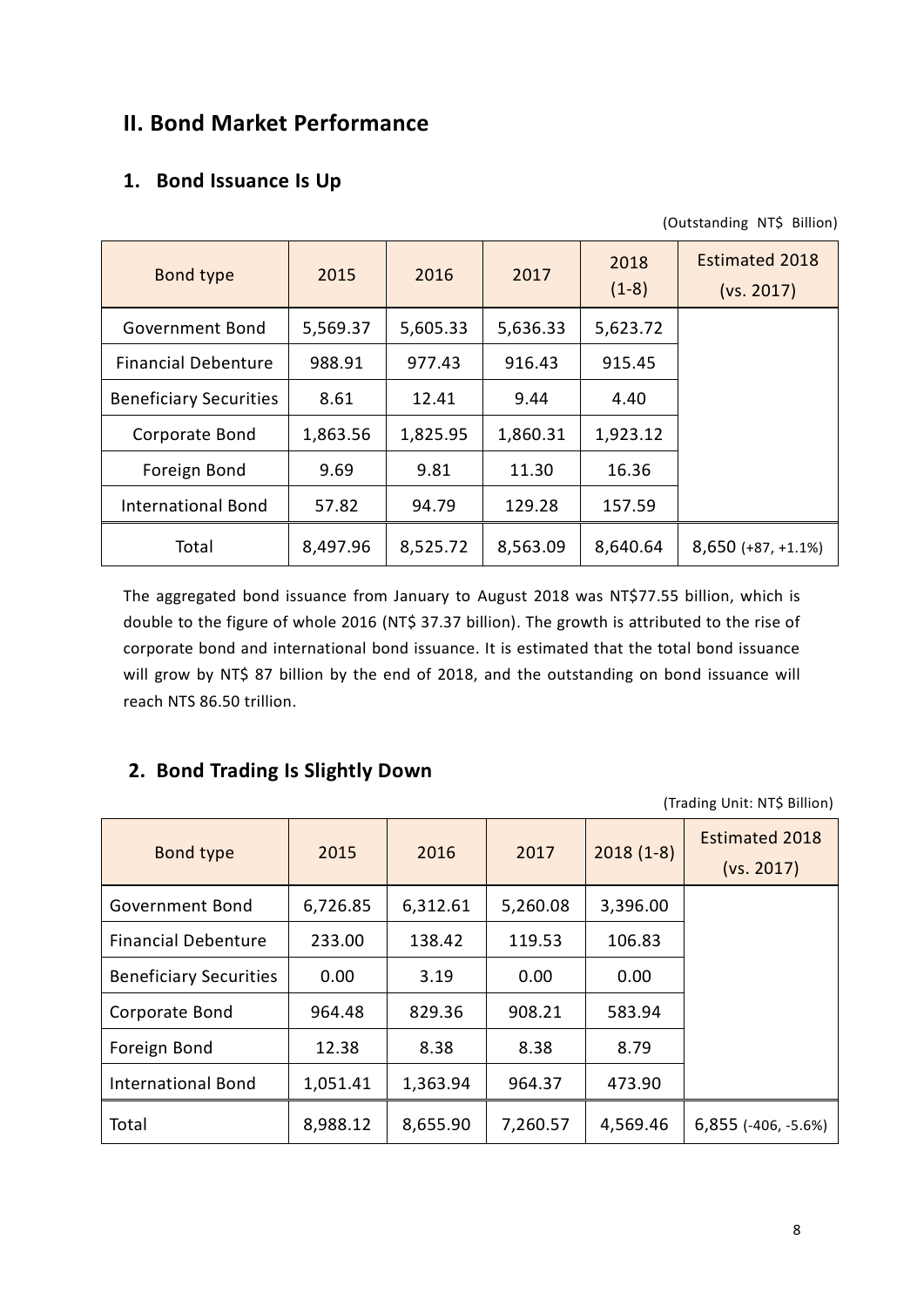Although the bond issuance has shown slight growth, it is estimated that bond trading value will go down by NT\$ 4,060 billion or 5.6% in 2018.

### **3. Taiwan Government Bond 10Y**

The 10-year benchmark bond yield closed around 0.89% as of mid-Sep. 2018, staying at very low level.

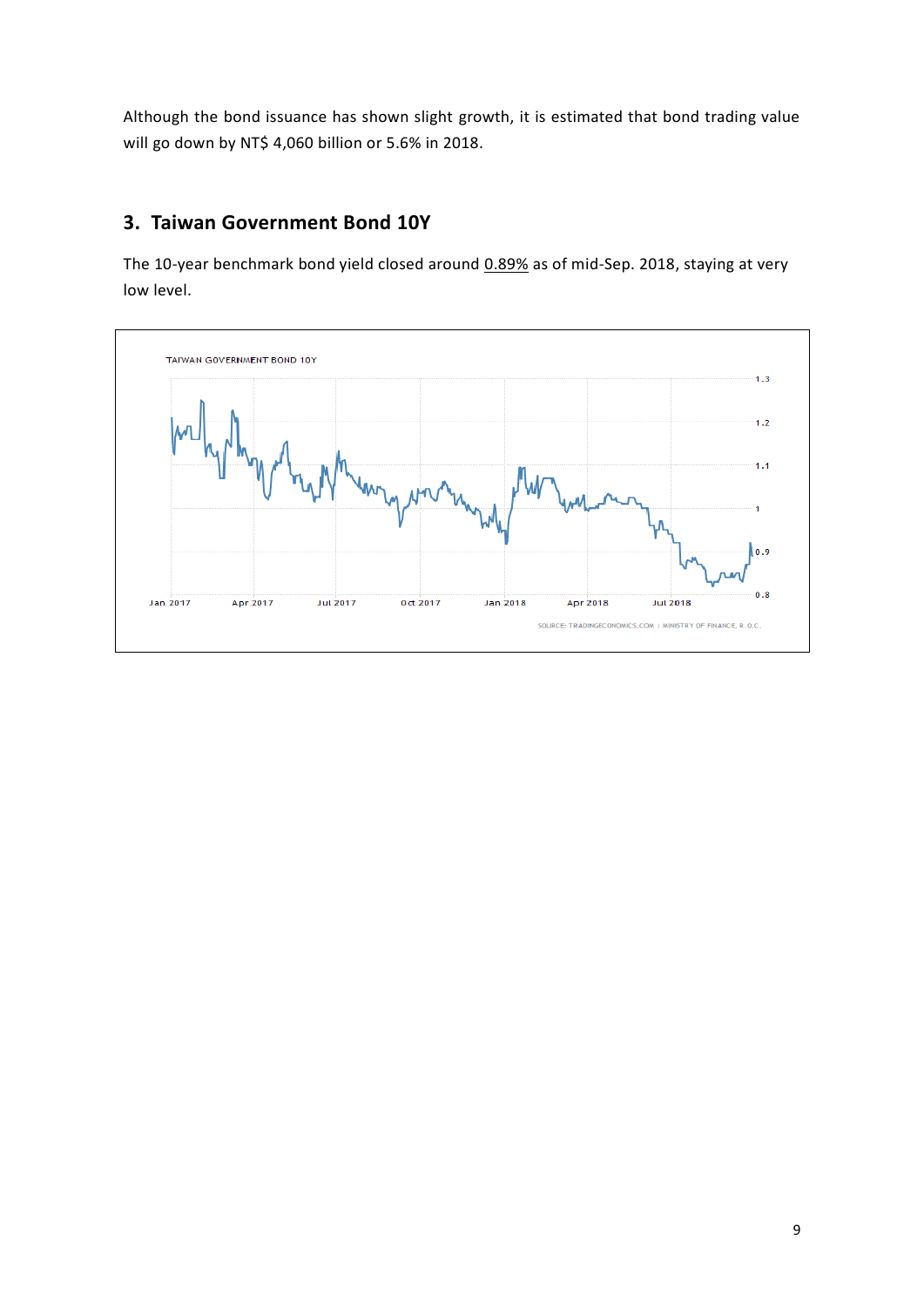# **C. Two Key Challenges in Taiwan's Securities Market**

# **I. Impact of the U.S.- China Trade War on Taiwan's Industries and Securities Market**

#### **1. Short-Term Effect**:**Benefits from Diverted Orders to Traditional Sectors**

The notable change in Taiwan's economy in the first half of 2018 is exports increase. This has had to do with the short-term diverted orders due to the U.S.-China trade war, especially in the traditional sectors. The value of the major products orders from the U.S. year to July grew year on year, by 14.49% in machinery, by 13.63% in electric products, and by 9.38% in base metal.

Despite Taiwan's worries on the trade war, so far the supply chain of ICT (Information and Communication Technology) across the Taiwan Strait has not been affected. ICT sector and the traditional sectors both contributed to the strong exports performance in the first half, therefore pushing the economic growth rates of Q1 and Q2 to 3.10% and 3.30%, maintaining the strength seen in Q3 and Q4 of the last year. This bears significance because Taiwan's economy has for very long time relied on exports. Thus, the overall economic performance has appeared quite good for the first half.

However, the real challenge has started in the second half. The exports in Q3 and Q4 are expected to slow down mainly due to the uncertainties in the global trade due to the economic protectionism started by the U.S. Also, due to the high base, it is hard to maintain the same annual growth rate for the exports in the second half. The whole year economic growth rate will be at 2.69%.

#### **2. Long-Term Concerns:**

#### **1) Impact on Taiwan's Position in the Global Supply Chain in Technology Industry**

At the present stage, the U.S. adds 10% tariffs on \$200 billion of Chinese goods and the tariffs will be increased to 25% January  $1<sup>st</sup>$  next year. With the buffering provide by the current depreciation of renminbi, the 10% tariffs are likely to be absorbed by China itself. Nonetheless, if the trade war enters into the next stage, the elevated 25% tariffs will pose pressure to China's exports. This may cause a chain reaction on Taiwan as fifteen out of the top 20 China-based companies exporting to the U.S. are Taiwan-funded.

Dubbed as Technology Island, Taiwan is the main provider for the global supply chain in technology industry. Forty percent of Taiwan's exports go to China, and a big portion of these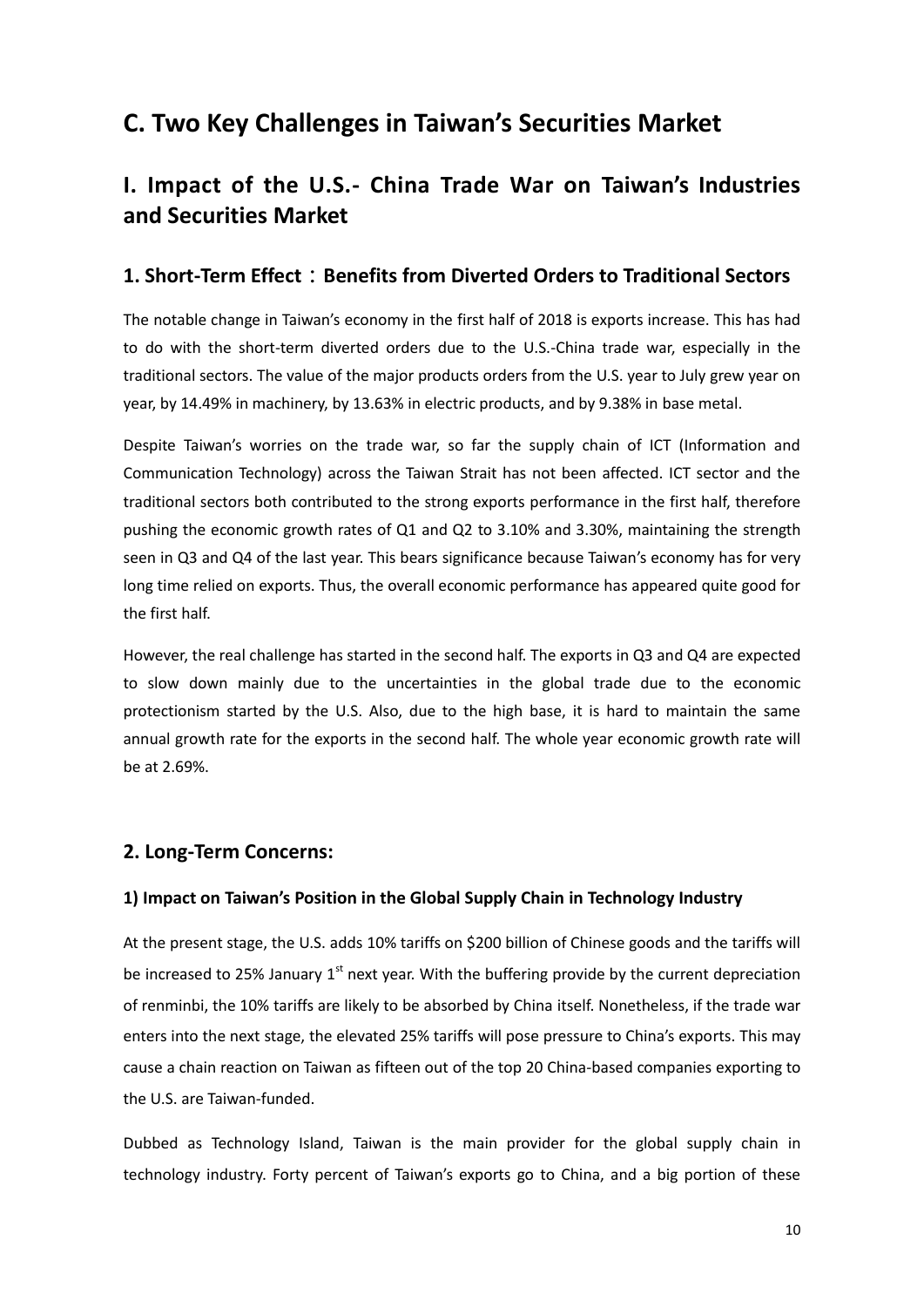exports are key components for technology products. In this regard, Taiwan, China and the U.S. form a close foreign trade relation. The orders are very often placed in Taiwan, with Taiwan exporting key components to China; and final products are made in China to be exported to the U.S. In this structure, the upcoming high tariffs levied by the U.S. on China could ultimately prevent many technology final products from being exported to the U.S., thus unfavorable to Taiwan's export of key components to China. Therefore, the unfolding U.S.-China trade war could pose threat to Taiwan's exports, which has always been Taiwan's strong point.

#### **2) Impact on the predominately electronics-sector-based securities market**

From the perspective of Taiwan´s securities market, the U.S.-China trade war has rendered Taiwan's securities market crisis-ridden.

The trade war waged by the U.S. with tariffs as its means against China is a countermeasure against "Made in China 2025," in which China aims to control the advanced manufacturing industry in the world by 2025. The countermeasure of the U.S. will focus on the advanced manufacturing industry and consequently Taiwan may suffer, as Taiwan has been renowned for its electronics and ICT industry, which account for a large proportion of the products provided into the global technology supply chain.

Many Taiwanese ICT firms have set up factories in China, exporting to the U.S. as well as providing for China´s domestic demand. If the U.S.-China trade war continues developing, it may have an impact on China's red supply chain, causing it to shift, and accordingly impacting on Taiwan's significant position in the global supply chain in technology industry. Known as technology island, an arresting feature of Taiwan´s securities market is its predominate electronics sector base. Up to the last August, the electronics sector accounts for 54% of the total market cap on TAIEX. Many Taiwanese firms are listed in Taiwan, manufacturing in China. If the U.S-China trade war hampers the exports of electronic components to China, there may be serious consequences on the electronics sector, and Taiwan's securities market will be held back.

#### **3. Three Dimensions**

#### **1) Diversification Strategy**

Taiwan will continue optimizing its investment environment to attract domestic and foreign investment. We will relax regulations to be in line with international standards and expand the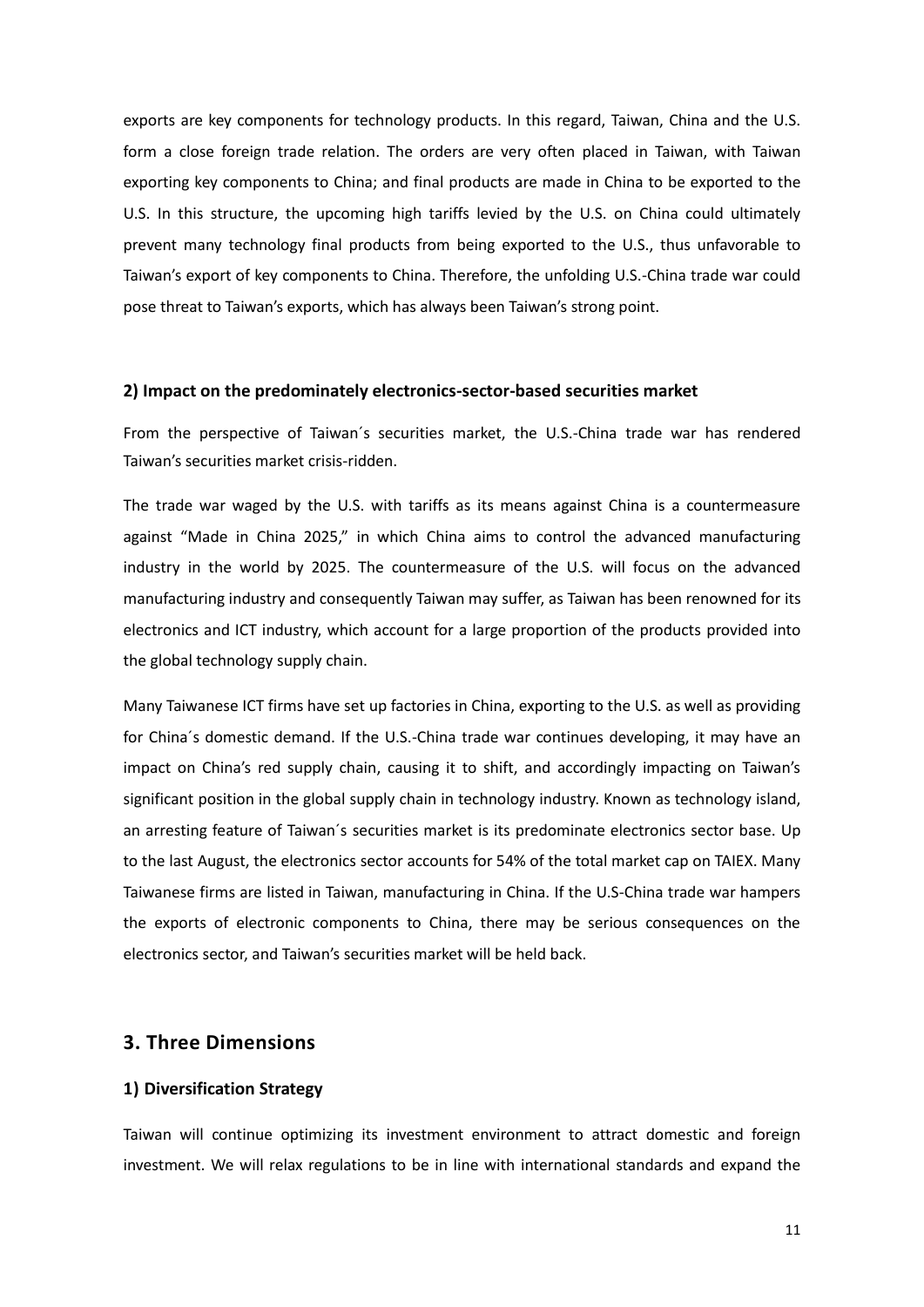channels for bringing in overseas talent. At the same time, we will develop high-end service industry, reinforce intellectual property management, advance in integration of software and hardware, and hopefully transform Taiwan's trade pattern. Apart from merchandise trade, we will gradually strengthen service trade such as intellectual property to reduce threat from merchandise tariffs.

#### **2) Assistance from the Government and Capital Market to Homecoming Firms**

Taiwan's government will help in finding land and reducing manufacturing cost for those Taiwanese firms operating in China but considering relocation back in Taiwan. The Cabinet has made a lot of efforts this year to tackle the "five shortages" plaguing business: lack of land, power, water, labor and talent.

On the other hand, the government can consider the possibility of formulating policies such as one-off reduction on repatriation tax, giving incentives to Taiwanese firms to move their profits back and invest in Taiwan. Our capital market can also assist in funding these homecoming firms to expand in Taiwan.

#### **3) Implementation of the New Southbound Policy**

Taiwan's government has brought forth the New Southbound Policy as early as in 2016 to face new global economic and trade landscape. Since then, we have made a lot of efforts and have achieved some concrete results. As the U.S.-China trade war evolves, it proves that the judgment at that time was right. But knowing that we have been on the right direction is hardly enough. Taiwan will need to speed up its transformation and progress.

Through its economic and trade cooperation with the southbound countries, Taiwan is in the process of renewing its national economic and trade strategy. Taiwan is now connecting its industry deployment with the industry development progress of the South-East Asia and South Asia countries through multi-lateral and diversified economic and trade cooperation. At the same time, we will endeavor to join Asia-Pacific and India-Pacific economic and trade cooperation systems, such as CPTPP, to rebuild Taiwan's key economic and trade position in Asia.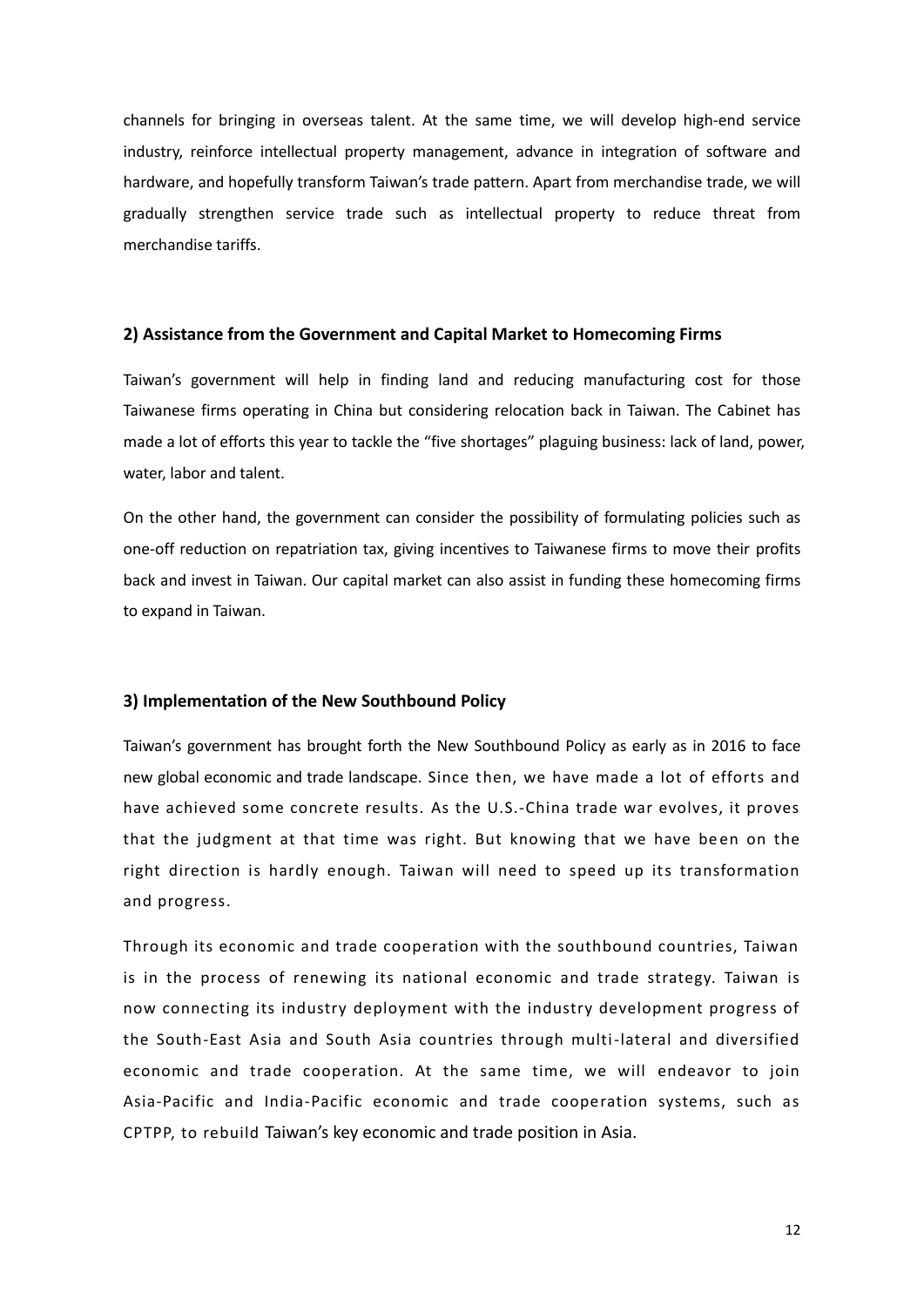### **II**、**The Challenge Facing Taiwan in Fintech Development**

In recent years, Fintech has become a global topic, and Taiwan also started to introduce Fintech into the existent financial system, hoping that it will not be left behind.

In 2015, Taiwan's government launched FinTechBase to promote the development of a financial innovation experiment mechanism. In 2016, Taiwan published Fintech Development Strategy White Paper, showing the government's determination and policy direction in Fintech development. In the same year, Fintech Development Foundation was set up with preliminary funds of NT 200 million to be used in developing Fintech.

What is more important, however, is the Financial Technology Innovation and Experiment Act, the so-called financial regulatory sandbox, which was passed in last December. This made Taiwan the fifth country in the world to have a regulatory sandbox system after the U.K., Singapore, Australia and Hong Kong. It is worth mentioning that this is the first regulatory sandbox to be put into act among the countries of Statutory Law.

In addition, in the four dimensions of the Financial Development Action Plan announced this June, Fintech has been placed side by side with the three traditional financial sectors, showing some changes in the government's perspective.

Two issues are identified here.

#### **1. New Supervisory Mindset Needed to Be in Line with the World Trend**

The incumbents of Taiwan's existing financial sector are somewhat hesitant about developing Fintech, mainly due to the long-term high-degree supervision of the competent authority for the market order and the protection of investors. The incumbents have doubts on whether new financial services with disruptive nature will really be allowed by the competent authority, as they will be most likely in conflict with the present regulations.

The current Fintech policy direction outlined by Taiwan's government emphasized on adaptability. The perspective is mostly from the financial system and its incumbents, to adapt to changes that, to a certain extent, have been made (such as third-party payment, P2P lending, e-orders, equity crowdfunding, etc.), and to come up with development and supervision strategies. For the next stage, Taiwan's financial sector should act proactively to anticipate probable innovations in the future and design accordingly the path for transformation.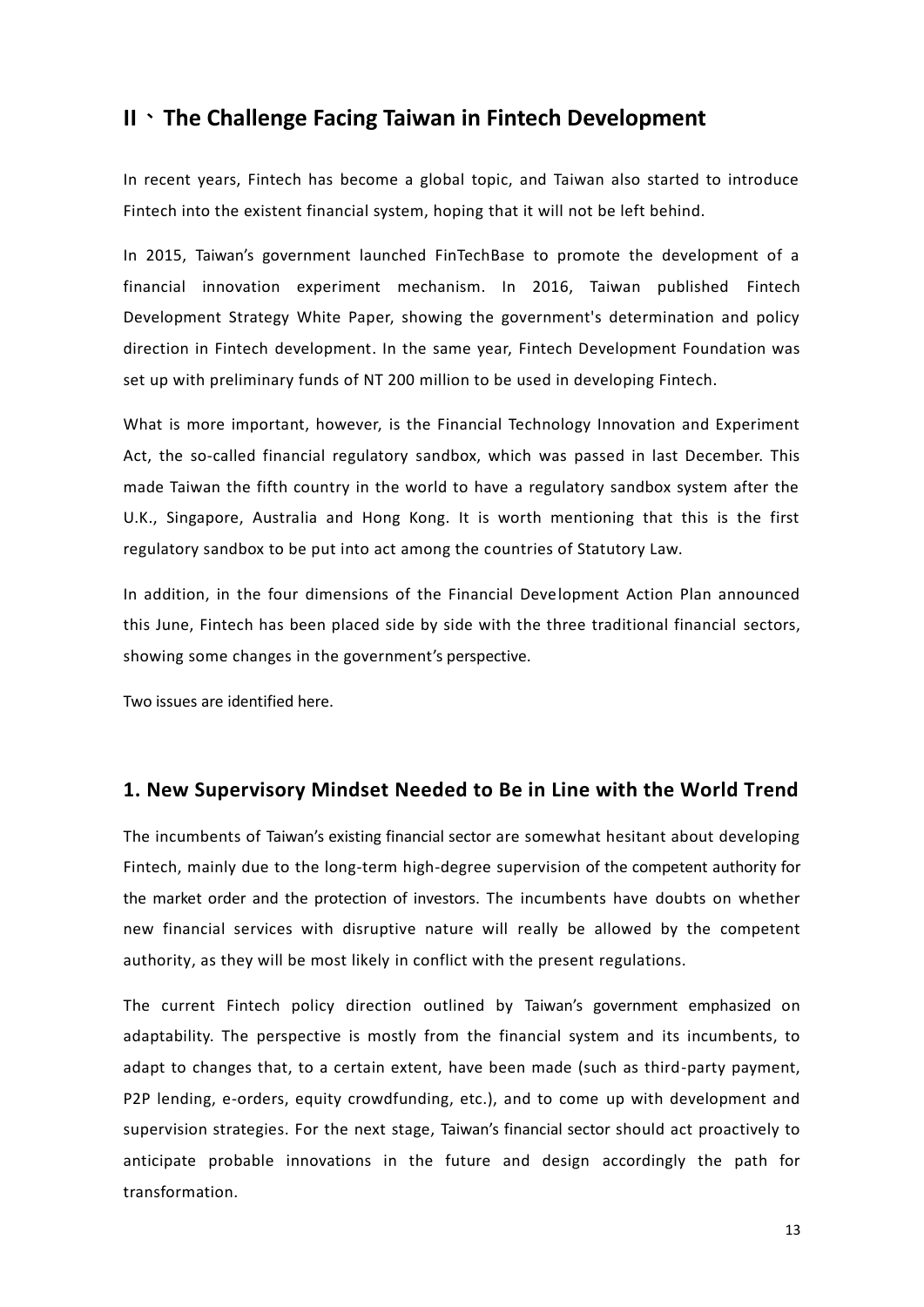The main challenge lies in adjusting the long-term mindset that has overemphasized on planning, guidance, and supervision in the financial sector. The whole sector must engage itself in the latest trend and the competent authority must recreate its image so that the private sector will be more willing to participate in developing Fintech.

#### **2. Requirement for More Funds and Talent**

Studies have shown that, put in the context of the whole Fintech development in Asia, the funds invested in Fintech development by the financial holdings in Taiwan is not enough. In another study conducted in 2017, Taiwanese respondents said the percentage of resources they were willing to invest in Fintech is 13%, compared to 15% per cent of global respondents. However, the expected annual return on investment for Fintech projects in Taiwan is 9%, much less than 20% of global standard.

Despite the fact that Fintech has become a major trend in the global financial sector, there is still a lot of room to grow in terms of funds invested in developing Fintech from Taiwan's Banking, Insurance, and securities sectors. Furthermore, Taiwan has brain drain problem, and therefore, a major challenge for Taiwan in Fintech development is to retain talent, and still further, to attract foreign talent. The incumbents of the financial sector do not have consensus in developing Fintech, so at the current stage they are unable to work together with the government toward a common goal. A financial technology ecosystem is yet to exist, therefore hard to attract overseas funds and talent.

#### **3. Three Dimensions**

#### **1) Find Balance between Supervision and Financial Innovation**

Taiwanese government has done a good job putting the regulatory sandbox into act, providing a clear source of law to follow. Nevertheless, Taiwanese government still needs to launch more efficient measures to provide friendlier environment for financial technology innovation and transform the regulator's image that has overemphasized more on supervision than on innovation, to gain the confidence and trust from the incumbents and Fintech start-ups, and attract foreign funds and talent to develop Fintech without sparing any effort.

Taiwanese government may need to consider setting up a dedicated unit to push Fintech development forward. In Singapore, the cross-functional unit is under the Infocomm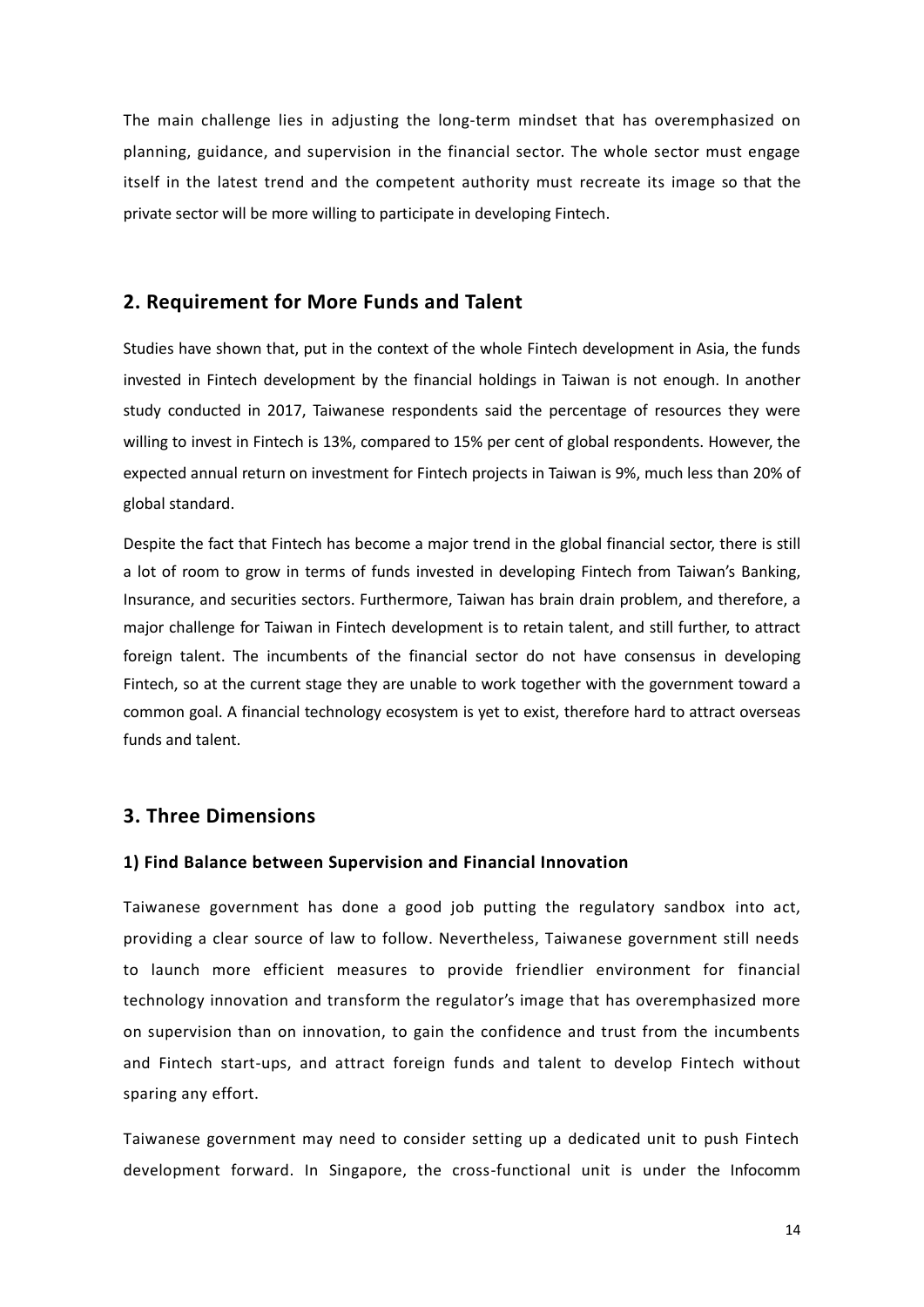Development Authority (IDA). The U.S. has also set up a specialized team for Fintech, so has Thailand. Regardless of the model, proactive innovative financial system is better than sclerotic supervisory financial system.

#### **2) Create a Financial Science and Technology Ecosystem**

The results of the FinTechBase launched in 2015 have gradually shown. Newly launched in September, FinTechSpace aims to combine the resources from industry, government, academia and research to develop an ecosystem for innovative start-ups, and assist the industry in providing open data and open API (Application Programming Interface). To compete in a global race, a dynamic financial science and technology ecosystem needs to be established in order to effectively attract Fintech talent and capital to Taiwan. And Taiwan should aim for overseas markets for its financial technology applications, once mature, as on an island, to reach out to the whole world has always been the spirit.

#### **3) Develop Regtech Simultaneously**

In terms of Fintech development, Taiwan is trying to catch up with the global trend. And the sandbox is just a first step towards a more flexible regulatory approach.

Taiwanese government may need to think how to achieve balance between financial services driven by new technologies and the existing regulatory framework, once new financial services pass the test of the regulatory sandbox. Many incumbents have expressed their concerns about the likely disruption to the present financial system. The issue of how the regulations should be adjusted accordingly needs to be addressed in advance. The competent authority has to do researches, formulate policies and announce them as soon as possible.

In addition, the innovative financial services proved by the sandbox will not only have an immediate impact on the current regulations, but will also introduce new types of risk into our financial sector due to the use of new technologies, such as Blockchain and Big Data.

Some scholars have suggested that Regtech should be considered to be a domain independent of Fintech, with great potential enough to bring about by itself a paradigm shift in the financial sector. We expect Taiwanese government to invest funds and resources to promote Regtech to respond to new kinds of risk in a new financial ecosystem.